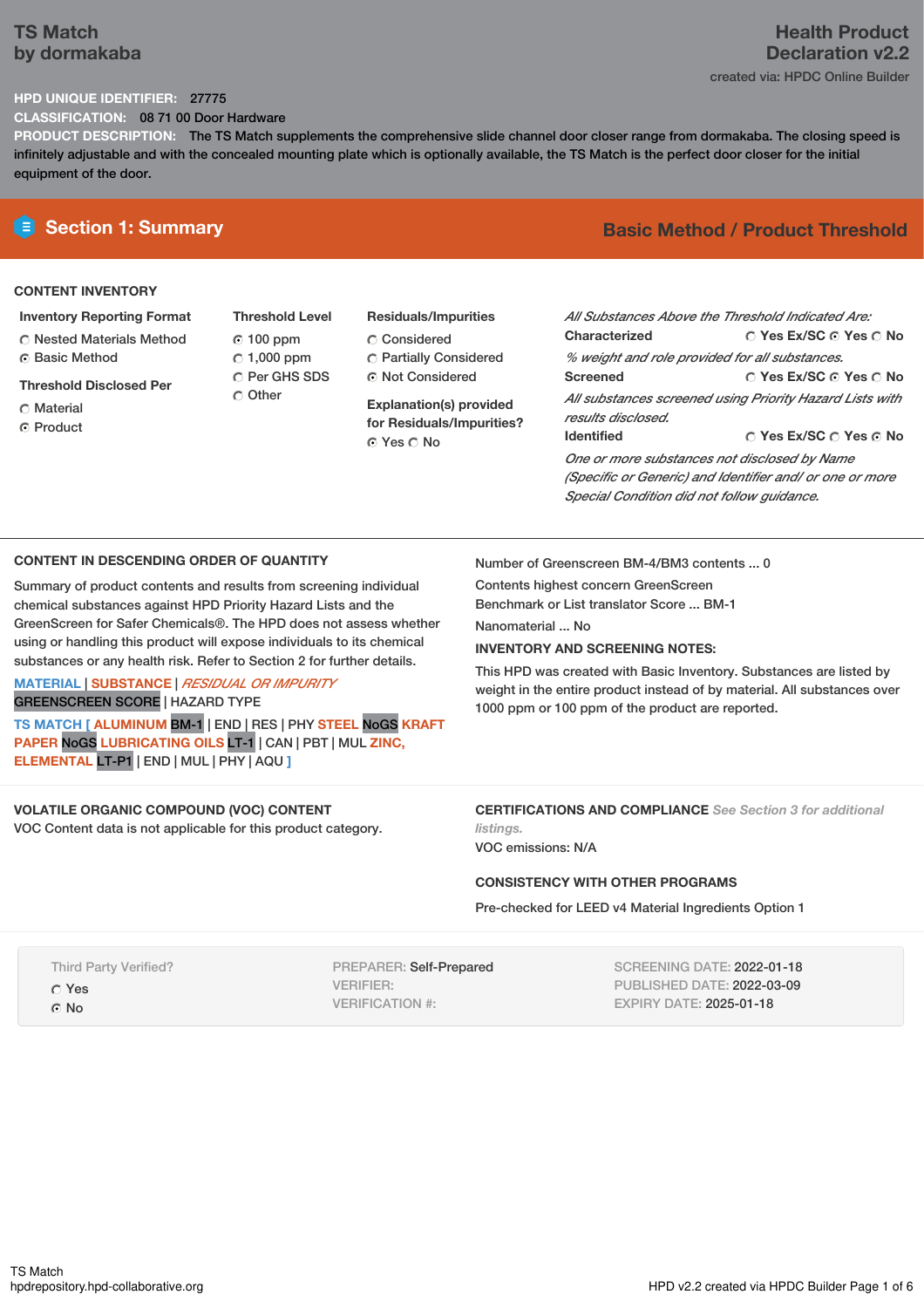This section lists contents in a product based on specific threshold(s) and reports detailed health information including hazards. This HPD uses the *inventory method indicated above, which is one of three possible methods:*

- *Basic Inventory method with Product-level threshold.*
- *Nested Material Inventory method with Product-level threshold*
- *Nested Material Inventory method with individual Material-level thresholds*

Definitions and requirements for the three inventory methods and requirements for each data field can be found in the HPD Open Standard version *2.2, available on the HPDC website at: [www.hpd-collaborative.org/hpd-2-2-standard](https://www.hpd-collaborative.org/hpd-2-2-standard)*

### **TS MATCH**

Ī

PRODUCT THRESHOLD: 100 ppm RESIDUALS AND IMPURITIES CONSIDERED: No

RESIDUALS AND IMPURITIES NOTES: No residuals or impurities are expected in these materials at or above the inventory threshold. dormakaba products consist of finished components, and no chemical reactions are needed to develop our products.

OTHER PRODUCT NOTES: -

| <b>ALUMINUM</b>        |                                                                |          |                 |                                      |                                                                                                                                                           | ID: 7429-90-5 |
|------------------------|----------------------------------------------------------------|----------|-----------------|--------------------------------------|-----------------------------------------------------------------------------------------------------------------------------------------------------------|---------------|
|                        | HAZARD SCREENING METHOD: Pharos Chemical and Materials Library |          |                 |                                      | HAZARD SCREENING DATE: 2022-01-19 1:26:31                                                                                                                 |               |
| %: $42,0000 - 42,0000$ | <b>GS: BM-1</b>                                                | RC: Both |                 | NANO: No                             | <b>SUBSTANCE ROLE: Hardware</b>                                                                                                                           |               |
| <b>HAZARD TYPE</b>     | <b>AGENCY AND LIST TITLES</b>                                  |          | <b>WARNINGS</b> |                                      |                                                                                                                                                           |               |
| <b>END</b>             | <b>TEDX - Potential Endocrine Disruptors</b>                   |          |                 | <b>Potential Endocrine Disruptor</b> |                                                                                                                                                           |               |
| <b>RES</b>             | AOEC - Asthmagens                                              |          |                 | Asthmagen (Rs) - sensitizer-induced  |                                                                                                                                                           |               |
| <b>PHY</b>             | EU - GHS (H-Statements) Annex 6 Table 3-1                      |          | or $2$ ]        |                                      | H228 - Flammable solid [Flammable solids - Category 1                                                                                                     |               |
| <b>PHY</b>             | EU - GHS (H-Statements) Annex 6 Table 3-1                      |          |                 |                                      | H261 - In contact with water releases flammable gases<br>[Substances and mixtures which, in contact with water,<br>emit flammable gases - Category 2 or 3 |               |

SUBSTANCE NOTES: -

| <b>STEEL</b>              |                                                                |                 |          | ID: 12597-69-2                                 |
|---------------------------|----------------------------------------------------------------|-----------------|----------|------------------------------------------------|
|                           | HAZARD SCREENING METHOD: Pharos Chemical and Materials Library |                 |          | HAZARD SCREENING DATE: 2022-01-19 1:25:47      |
| %: $40,0000 - 40,0000$    | <b>GS: NoGS</b>                                                | RC: Both        | NANO: No | <b>SUBSTANCE ROLE: Hardware</b>                |
| <b>HAZARD TYPE</b>        | <b>AGENCY AND LIST TITLES</b>                                  | <b>WARNINGS</b> |          |                                                |
| None found                |                                                                |                 |          | No warnings found on HPD Priority Hazard Lists |
| <b>SUBSTANCE NOTES: -</b> |                                                                |                 |          |                                                |
|                           |                                                                |                 |          |                                                |
| <b>KRAFT PAPER</b>        |                                                                |                 |          | ID: Not registered                             |
|                           | HAZARD SCREENING METHOD: Pharos Chemical and Materials Library |                 |          | HAZARD SCREENING DATE: 2022-02-18 6:17:28      |
| %: 11.0000 - 11.0000      | <b>GS: NoGS</b>                                                | RC: Both        | NANO: No | <b>SUBSTANCE ROLE: Hardware</b>                |
|                           |                                                                |                 |          |                                                |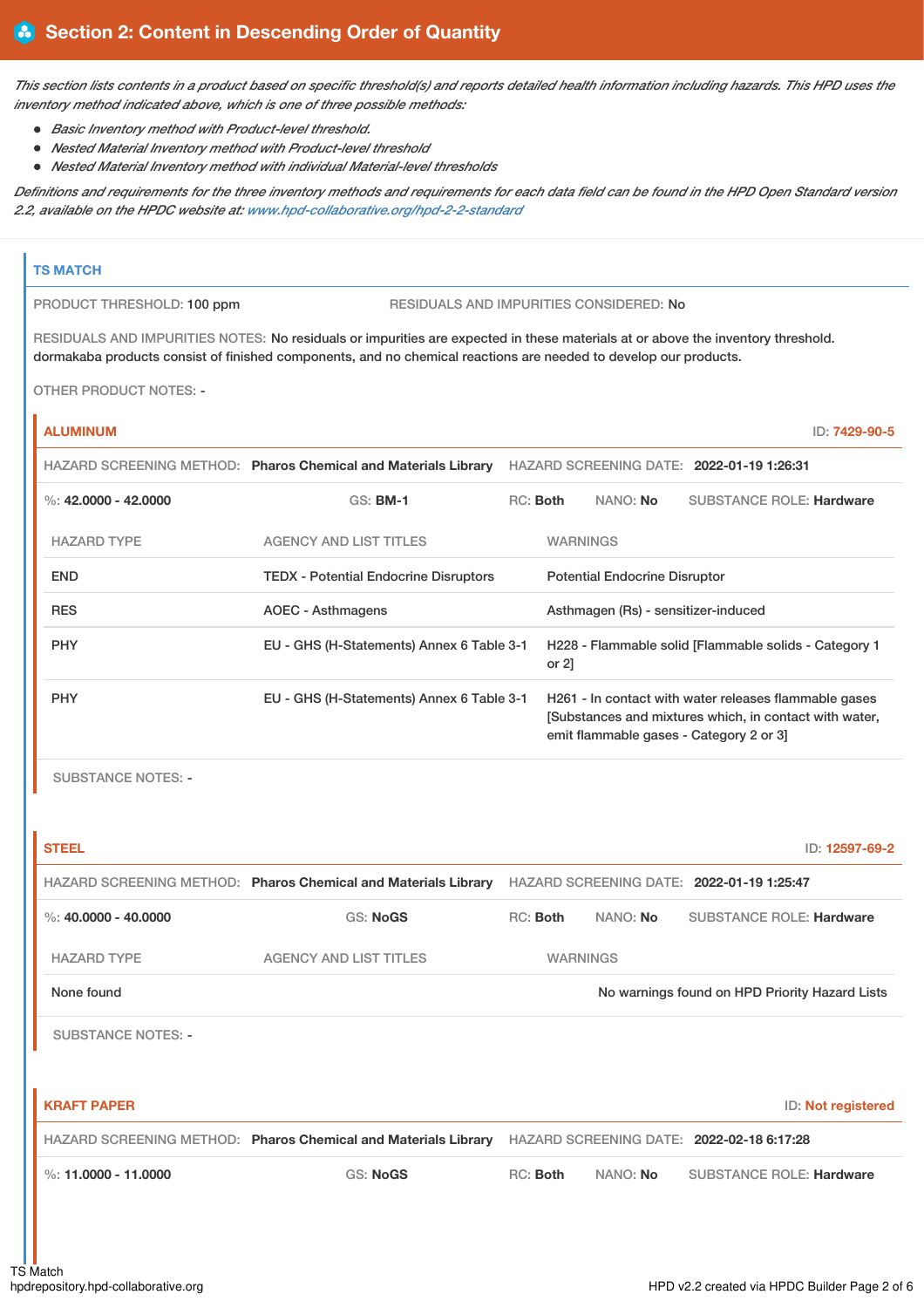HAZARD TYPE AGENCY AND LIST TITLES WARNINGS

None found No warnings found on HPD Priority Hazard Lists

SUBSTANCE NOTES: -

## **LUBRICATING OILS** ID: **74869-22-0**

|                      |                                           | HAZARD SCREENING METHOD: Pharos Chemical and Materials Library HAZARD SCREENING DATE: 2022-02-18 6:42:03 |                 |                    |                                                                                                   |
|----------------------|-------------------------------------------|----------------------------------------------------------------------------------------------------------|-----------------|--------------------|---------------------------------------------------------------------------------------------------|
| %: $6.0000 - 6.0000$ | $GS: LT-1$                                | <b>RC: UNK</b>                                                                                           |                 | NANO: No           | <b>SUBSTANCE ROLE: Lubricant</b>                                                                  |
| <b>HAZARD TYPE</b>   | <b>AGENCY AND LIST TITLES</b>             |                                                                                                          | <b>WARNINGS</b> |                    |                                                                                                   |
| <b>CAN</b>           | <b>EU - REACH Annex XVII CMRs</b>         |                                                                                                          |                 |                    | Carcinogen Category 2 - Substances which should be<br>regarded as if they are Carcinogenic to man |
| <b>CAN</b>           | <b>EU - Annex VI CMRs</b>                 |                                                                                                          |                 | on animal evidence | Carcinogen Category 1B - Presumed Carcinogen based                                                |
| <b>PBT</b>           | <b>EC - CEPA DSL</b>                      |                                                                                                          |                 | (PBITH) to humans  | Persistent, Bioaccumulative and inherently Toxic                                                  |
| <b>MUL</b>           | ChemSec - SIN List                        |                                                                                                          | Toxicant        |                    | CMR - Carcinogen, Mutagen &/or Reproductive                                                       |
| <b>CAN</b>           | GHS - Australia                           |                                                                                                          | 1A or 1B]       |                    | H350 - May cause cancer [Carcinogenicity - Category                                               |
| CAN                  | EU - GHS (H-Statements) Annex 6 Table 3-1 |                                                                                                          | 1A or 1B]       |                    | H350 - May cause cancer [Carcinogenicity - Category                                               |
|                      |                                           |                                                                                                          |                 |                    |                                                                                                   |

SUBSTANCE NOTES: -

## **ZINC, ELEMENTAL** ID: **7440-66-6**

|                      | HAZARD SCREENING METHOD: Pharos Chemical and Materials Library |          |                 |                                      | HAZARD SCREENING DATE: 2022-02-18 6:19:15                                                                                                                        |
|----------------------|----------------------------------------------------------------|----------|-----------------|--------------------------------------|------------------------------------------------------------------------------------------------------------------------------------------------------------------|
| %: $1.0000 - 1.0000$ | <b>GS: LT-P1</b>                                               | RC: Both |                 | NANO: No                             | <b>SUBSTANCE ROLE: Hardware</b>                                                                                                                                  |
| <b>HAZARD TYPE</b>   | <b>AGENCY AND LIST TITLES</b>                                  |          | <b>WARNINGS</b> |                                      |                                                                                                                                                                  |
| <b>END</b>           | <b>TEDX</b> - Potential Endocrine Disruptors                   |          |                 | <b>Potential Endocrine Disruptor</b> |                                                                                                                                                                  |
| <b>MUL</b>           | German FEA - Substances Hazardous to<br>Waters                 |          |                 | Class 2 - Hazard to Waters           |                                                                                                                                                                  |
| <b>PHY</b>           | EU - GHS (H-Statements) Annex 6 Table 3-1                      |          |                 | qases - Category 1]                  | H260 - In contact with water releases flammable gases<br>which may ignite spontaneously [Substances and<br>mixtures which, in contact with water, emit flammable |
| <b>AQU</b>           | EU - GHS (H-Statements) Annex 6 Table 3-1                      |          |                 |                                      | H400 - Very toxic to aquatic life [Hazardous to the<br>aquatic environment (acute) - Category 1]                                                                 |
| <b>AQU</b>           | EU - GHS (H-Statements) Annex 6 Table 3-1                      |          | Category 1]     |                                      | H410 - Very toxic to aquatic life with long lasting effects<br>[Hazardous to the aquatic environment (chronic) -                                                 |
| <b>PHY</b>           | EU - GHS (H-Statements) Annex 6 Table 3-1                      |          |                 |                                      | H250 - Catches fire spontaneously if exposed to air<br>[Pyrophoric liquids: Pyrophoric solids - Category 1]                                                      |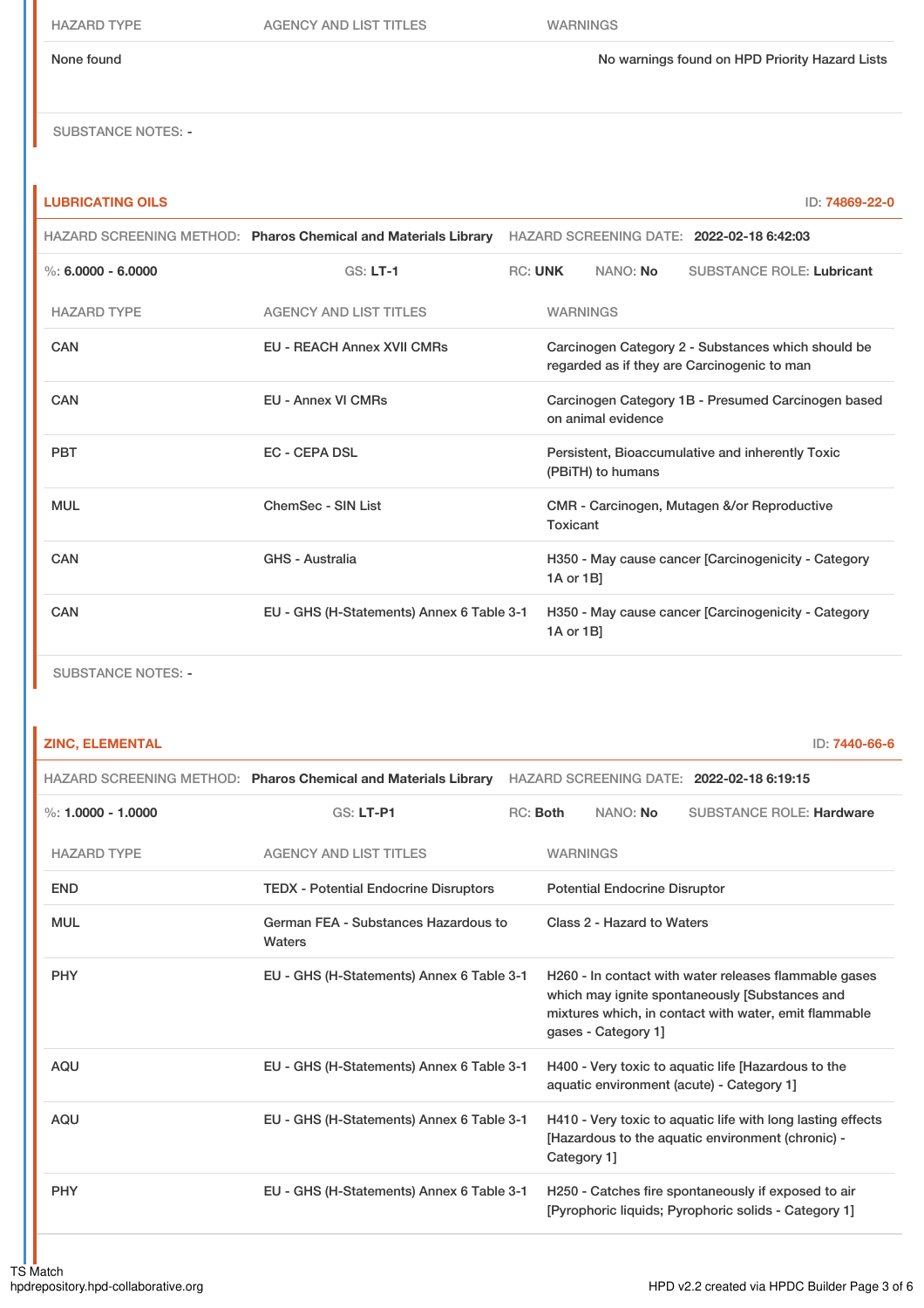SUBSTANCE NOTES: -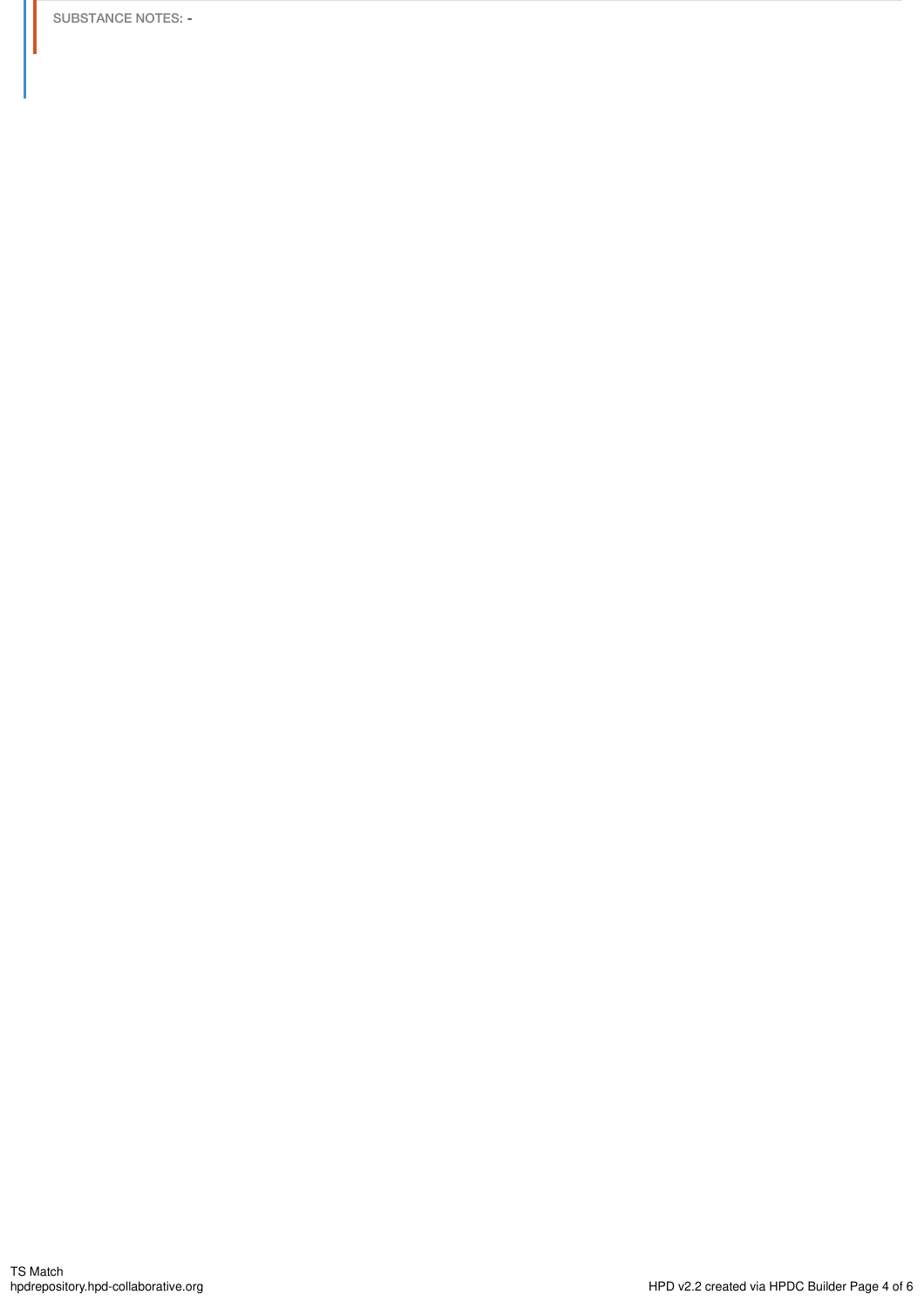This section lists applicable certification and standards compliance information for VOC emissions and VOC content. Other types of health or *environmental performance testing or certifications completed for the product may be provided.*

| <b>VOC EMISSIONS</b>                                               | N/A                                                              |  |
|--------------------------------------------------------------------|------------------------------------------------------------------|--|
| CERTIFYING PARTY: Self-declared<br><b>APPLICABLE FACILITIES: -</b> | ISSUE DATE: 2022-01- EXPIRY DATE:<br>CERTIFIER OR LAB: N/A<br>19 |  |
| CERTIFICATE URL:                                                   |                                                                  |  |

CERTIFICATION AND COMPLIANCE NOTES: This HPD is for a product that is NOT liquid/wet applied.

# **H** Section 4: Accessories

This section lists related products or materials that the manufacturer requires or recommends for installation (such as adhesives or fasteners), maintenance, cleaning, or operations. For information relating to the contents of these related products, refer to their applicable Health Product *Declarations, if available.*

No accessories are required for this product.

# **Section 5: General Notes**

dormakaba has resulted from the merger of the two well-established brands Dorma and Kaba, both known for their expertise in the area of smart and secure access solutions. Together we stand for more than 150 years of security and reliability. Our master brand dormakaba stands for our offering of products, solutions and services for secure access to buildings and rooms from a single source. Our global brand power supports us to become the trusted industry leader. For more information, please go to: www.dormakaba.com. The information contained in this HPD is to be used only as a voluntary information on our products. dormakaba makes no representation or warranty as to the completeness or accuracy of the information contained herein. The products and specifications set forth in this HPD are subject to change without notice and dormakaba disclaims any and all liability for such changes. The information contained herein is provided without warranties of any kind, either express or implied, and dormakaba disclaims any and all liability for typographical, printing, or production errors or changes affecting the specifications contained herein. dormakaba DISCLAIMS ALL WARRANTIES, EXPRESS OR IMPLIED, INCLUDING, BUT NOT LIMITED TO, THE IMPLIED WARRANTIES OF MERCHANTABILITY AND FITNESS FOR A PARTICULAR PURPOSE. IN NO EVENT WILL dormakaba BE LIABLE FOR ANY INCIDENTAL, INDIRECT OR CONSEQUENTIAL DAMAGES ARISING FROM THE SALE OR USE OF ANY PRODUCT. All sales of products shall be subject to dormakaba's applicable General Terms and Conditions, a copy of which will be provided by your local dormakaba organisation upon request.